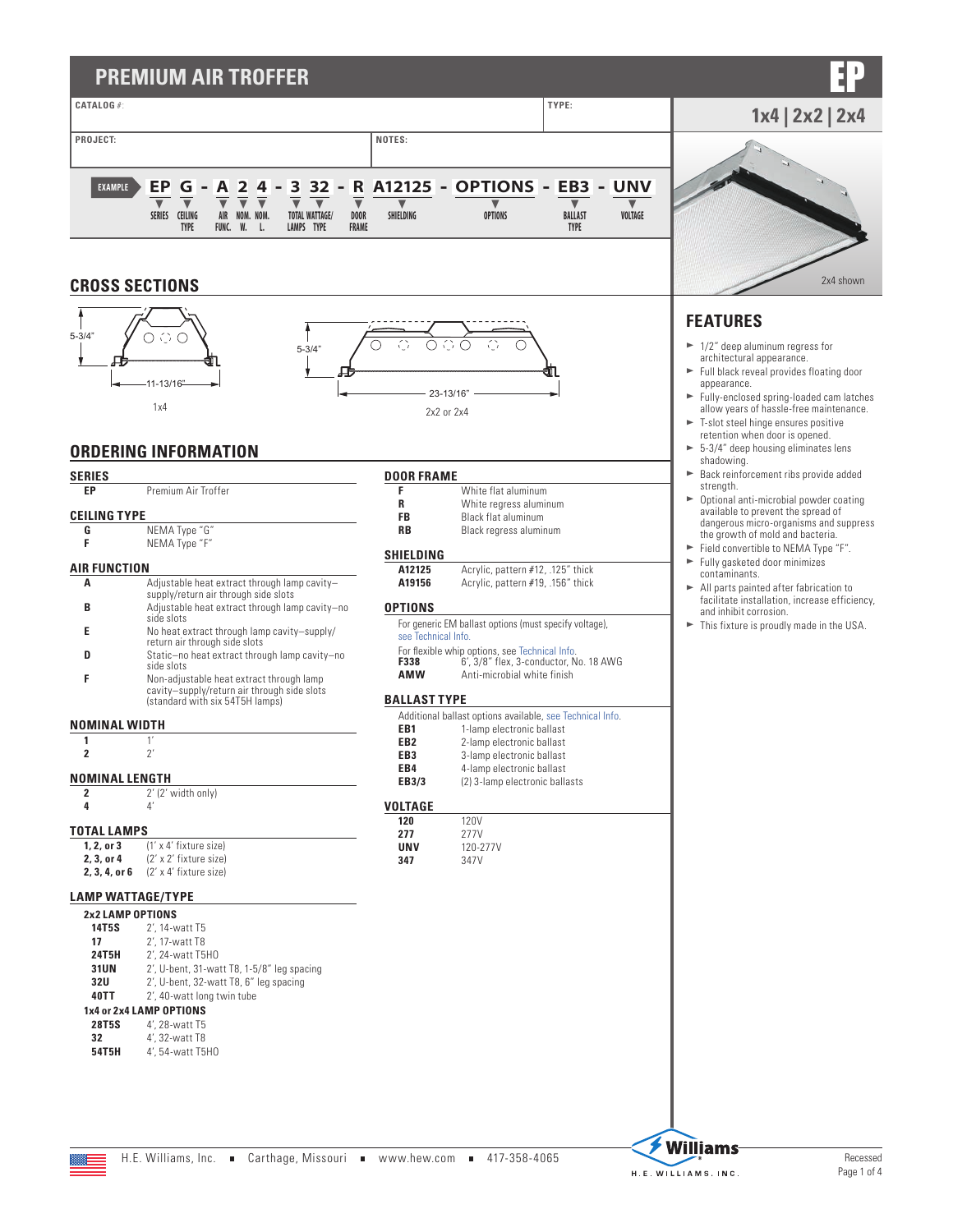EP **PREMIUM AIR TROFFER**

## **SPECIFICATIONS**

**Housing** – 22-gauge die-formed C.R.S. **Door Frame** – .050" extruded aluminum, flat or regress, with mitered corners. T-slot steel hinge allows reversible hinging and latching. Fully enclosed spring-loaded cam latches. **Shielding** – Acrylic, pattern #12, .125" thick. **Finish** – 92% minimum average reflective white polyester powder coat bonded to phosphate-free, multi-stage pretreated metal.

All parts painted after fabrication to facilitate installation, increase efficiency, and inhibit corrosion.

**Electrical** – Electronic ballast standard, instant start T8, program start T5, rated Class P.

**Mounting** – NEMA Type "G" standard. NEMA Type "F" available.

**Labels** – UL/CUL listed as recessed fluorescent luminaire suitable for air handling use, for dry locations only. Static (D) style fixtures listed for dry or damp locations.

## **AIR FUNCTION CODE**

All air handling styles are UL listed as recessed fluorescent fixture suitable for air handling use, for dry locations only.

"D" style static fixtures are UL listed as recessed fluorescent fixtures suitable for dry or damp locations.

Select air function required from table below. If function other than style "A" is required, change letter prefix to required function.

(Example: Static non-air fixture required change "A" to "D" = EPG-**D**24-232-RA12125.

| <b>AIR FUNCTIONS</b>                             | SUPPLY/<br><b>RETURN AIR</b><br><b>THROUGH</b><br>SIDE SLOTS | <b>NO SIDE</b><br><b>SLOTS</b> |
|--------------------------------------------------|--------------------------------------------------------------|--------------------------------|
| Adjustable<br>heat extract<br>though lamp cavity | A                                                            | R                              |
| NO heat extract<br>through<br>lamp cavity        | F                                                            | (static)                       |

All the above styles have full floating door effect with black reveal around entire perimeter of door frame.

#### **TEST REPORT INFORMATION**

- $\blacktriangleright$  Test Report #: 3133.0
- $\blacktriangleright$  Date: 04/13/83
- $\blacktriangleright$  Lamp Type: F32T8/41K
- $\blacktriangleright$  Lamp Quantity: 2



#### **CANDLEPOWER DISTRIBUTION Vertical Angle Horizontal Angle Zonal**<br>  $0^\circ$  45° 90° **Lumen 0º 45º 90º Lumens** 0<sup>°</sup> 1753. 1753. 1753. 5º 1766. 1767. 1772. 168.8 15º 1726. 1741. 1750. 493.2 25º 1610. 1614. 1594. 744.3 35º 1391. 1380. 1348. 862.9 45º 890. 830. 766. 647.8 55º 553. 366. 448. 366.8 65º 236. 141. 197. 171.8 75º 85. 101. 69. 103.9 85º 28. 27. 15. 29.3 90º 0. 0. 0.

**AIR DATA**

## **1x4 | 2x2 | 2x4 PHOTOMETRY – 1x4** Catalog #: **EPG-A14-232-RA12125-EB2-120**

| LUMEN SUMMARY                                                                                    |        |        |           |  |  |  |  |  |  |
|--------------------------------------------------------------------------------------------------|--------|--------|-----------|--|--|--|--|--|--|
| Zone                                                                                             | Lumens | % Lamp | % Fixture |  |  |  |  |  |  |
| $0 - 30$                                                                                         | 1402.  | 74.7   | 39.2      |  |  |  |  |  |  |
| $0 - 40$                                                                                         | 2269.  | 39.1   | 63.2      |  |  |  |  |  |  |
| $0 - 60$                                                                                         | 3284   | 56.6   | 91.5      |  |  |  |  |  |  |
| $0 - 90$                                                                                         | 3589.  | 61.9   | 100.0     |  |  |  |  |  |  |
| <b>Total Luminaire:</b>                                                                          |        |        |           |  |  |  |  |  |  |
| $0 - 180$                                                                                        | 3589   | 61.9   | 100.0     |  |  |  |  |  |  |
| Total Luminaire Optical Efficiency: 61.9%<br>IES Spacing Criteria: Across = 1.3<br>Along $= 1.3$ |        |        |           |  |  |  |  |  |  |

### **ZONAL CAVITY COEFFICIENTS**

|                   | Ceiling        |     | .80 |     |     | .70 |     |     | .50 |     |
|-------------------|----------------|-----|-----|-----|-----|-----|-----|-----|-----|-----|
|                   | Wall           | .70 | .50 | .30 | .70 | .50 | .30 | .50 | .30 | .10 |
|                   | $\theta$       | .74 | .74 | .74 | .72 | .72 | .72 | .69 | .69 | .69 |
|                   | 1              | .69 | .67 | .65 | .67 | .65 | .64 | .63 | .61 | .60 |
|                   | $\overline{2}$ | .64 | .60 | .57 | .63 | .59 | .56 | .57 | .55 | .53 |
|                   | 3              | .60 | .55 | .51 | .59 | .54 | .50 | .52 | .49 | .47 |
|                   | $\overline{4}$ | .56 | .50 | .45 | .55 | .49 | .45 | .48 | .44 | .41 |
|                   | 5              | .52 | .45 | .40 | .51 | .44 | .40 | .43 | .39 | .36 |
| Room Cavity Ratio | 6              | .48 | .41 | .36 | .47 | .41 | .36 | .40 | .36 | .33 |
|                   | 7              | .45 | .37 | .33 | .44 | .37 | .33 | .36 | .32 | .29 |
|                   | 8              | .41 | .34 | .29 | .41 | .34 | .29 | .33 | .29 | .26 |
|                   | 9              | .38 | .31 | .26 | .37 | .30 | .26 | .30 | .26 | .23 |
|                   | 10             | .36 | .28 | .23 | .35 | .28 | .23 | .27 | .23 | .20 |

| AIN VAIA                                       |                                                |                                   |                                 |               |
|------------------------------------------------|------------------------------------------------|-----------------------------------|---------------------------------|---------------|
| <b>Neg. Static</b><br>Pressure<br>In Water Ga. | <b>Heat Extract (LC)</b><br>$B - 1' \times 4'$ | Return (SS)<br>$E - 1' \times 4'$ | $SS + LC$<br>$A - 1' \times 4'$ | <b>Static</b> |
| .01                                            | <b>16 CFM</b>                                  | 99 CFM                            | <b>115 CFM</b>                  |               |
| .02                                            | 23                                             | 140                               | 163                             |               |
| .03                                            | 27                                             | 175                               | 202                             |               |
| .04                                            | 31                                             | 190                               | 221                             |               |
| .05                                            | 38                                             | 220                               | 258                             |               |
| .10                                            | 50                                             | >300                              | >350                            |               |

Tested in the standard heat removal calorimeter as specified in the Air Diffusing Troffer Heat Removal Test Code TC-66.

Effective Floor Cavity Reflectance = .20

#### **TEST REPORT INFORMATION**

- 
- Test Report #: 8535.0<br> $\blacktriangleright$  Date: 11/15/95 Date: 11/15/95
- $\blacktriangleright$  Lamp Type: FB032/835/6
- ► Lamp Quantity: 2



#### **CANDLEPOWER DISTRIBUTION Vertical Angle Horizontal Angle Zonal 0º 45º 90º Lumens** 0<sup>°</sup> 1747. 1747. 1747. 5º 1749. 1741. 1742. 166.5 15º 1693. 1699. 1719. 483.4 25º 1557. 1601. 1648. 741.6 35º 1301. 1403. 1472. 876.9 45º 960. 1057. 1181. 819.3 55º 582. 665. 757. 600.5 65º 319. 262. 342. 293.9 75º 207. 139. 205. 176.1 85º 75. 65. 68. 76.8 90º 0. 0. 0.

## **PHOTOMETRY - 2x2** Catalog #: **EPG-A22-232U-RA12125-EB2-120**

| Zone                                                                                             | Lumens                  | % Lamp | % Fixture |  |  |  |  |  |
|--------------------------------------------------------------------------------------------------|-------------------------|--------|-----------|--|--|--|--|--|
| $0 - 30$                                                                                         | 1391.                   | 23.2   | 32.9      |  |  |  |  |  |
| $0 - 40$                                                                                         | 2268.                   | 37.8   | 53.6      |  |  |  |  |  |
| $0 - 60$                                                                                         | 3688.                   | 61.5   | 87.1      |  |  |  |  |  |
| $0 - 90$                                                                                         | 70.6<br>4235.           |        | 100.      |  |  |  |  |  |
|                                                                                                  | <b>Total Luminaire:</b> |        |           |  |  |  |  |  |
| $0 - 180$                                                                                        | 4235.                   | 70.6   | 100.0     |  |  |  |  |  |
| Total Luminaire Optical Efficiency: 70.6%<br>IES Spacing Criteria: Across = 1.3<br>Along $= 1.2$ |                         |        |           |  |  |  |  |  |

### **ZONAL CAVITY COEFFICIENTS**

|                   | Ceilina        |     | .80 |     |     | .70 |     |     | .50 |     |
|-------------------|----------------|-----|-----|-----|-----|-----|-----|-----|-----|-----|
|                   | Wall           | .70 | .50 | .30 | .70 | .50 | .30 | .50 | .30 | .10 |
|                   | $\theta$       | .84 | .84 | .84 | .82 | .82 | .82 | .78 | .78 | .78 |
|                   | 1              | .78 | .75 | .73 | .76 | .74 | .71 | .71 | .69 | .67 |
|                   | $\overline{2}$ | .72 | .67 | .63 | .70 | .66 | .62 | .64 | .60 | .58 |
|                   | 3              | .67 | .60 | .55 | .65 | .59 | .55 | .57 | .53 | .50 |
| Room Cavity Ratio | $\overline{4}$ | .62 | .54 | .49 | .60 | .53 | .48 | .52 | .47 | .44 |
|                   | 5              | .57 | .49 | .43 | .55 | .48 | .43 | .46 | .42 | .38 |
|                   | 6              | .53 | .44 | .38 | .51 | .43 | .38 | .42 | .37 | .34 |
|                   | $\overline{7}$ | .49 | .40 | .34 | .47 | .39 | .34 | .38 | .33 | .30 |
|                   | 8              | .45 | .36 | .30 | .44 | .35 | .30 | .34 | .29 | .26 |
|                   | 9              | .41 | .32 | .26 | .40 | .32 | .26 | .31 | .26 | .22 |
|                   | 10             | .38 | .29 | .24 | .37 | .29 | .24 | .28 | .23 | .20 |

### **AIR DATA** In Cubic Feet Pet Minute

| <b>Neg. Static</b><br><b>Pressure</b><br>In Water Ga. | Heat Extract (LC)<br>$B - 2' \times 2'$ | Return (SS)<br>$E - 2'$ | $SS + LC$<br>$A - 2' \times 2'$ | <b>Static</b> |
|-------------------------------------------------------|-----------------------------------------|-------------------------|---------------------------------|---------------|
| .01                                                   | 19.5 CFM                                | 67 CFM                  | 86.5 CFM                        |               |
| .02                                                   | 26.5                                    | 69                      | 95.5                            | 0             |
| .03                                                   | 35                                      | 85                      | 120                             | $\Omega$      |
| .04                                                   | 40                                      | 95                      | 135                             | 0             |
| .05                                                   | 44                                      | 110                     | 154                             | $\Omega$      |
| .10                                                   | 63                                      | 155                     | 218                             |               |

Tested in the standard heat removal calorimeter as specified in the Air Diffusing Troffer Heat Removal Test Code TC-66.

Effective Floor Cavity Reflectance = .20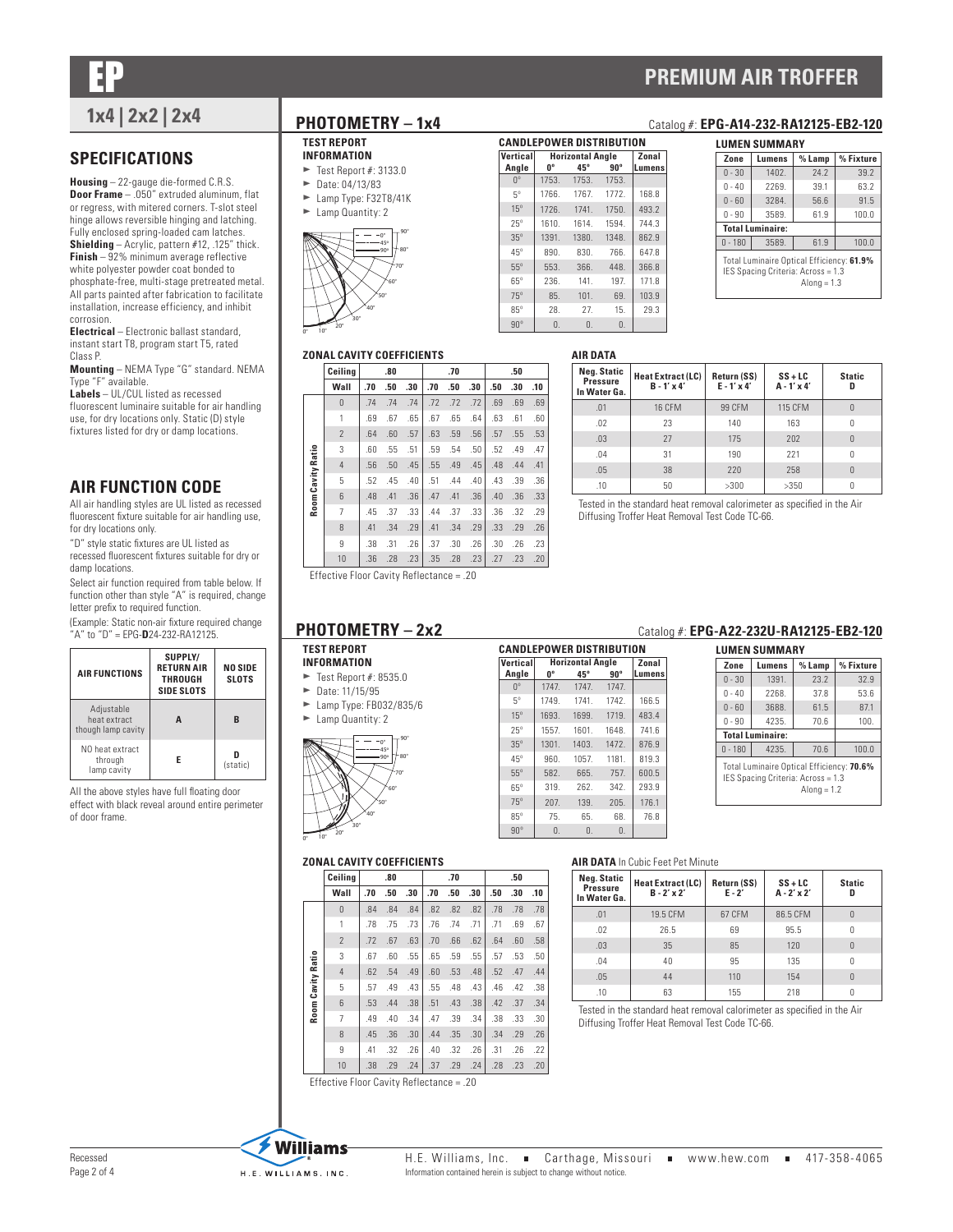# **PREMIUM AIR TROFFER**

## **TEST REPORT**

**INFORMATION**

- $\blacktriangleright$  Test Report #: 3076.0
- $\blacktriangleright$  Date: 03/16/83  $\blacktriangleright$  Lamp Type: F032/41K
- $\blacktriangleright$  Lamp Quantity: 3



| Angle       | U <sub>o</sub> | $45^\circ$     | $90^\circ$ | Lumens |
|-------------|----------------|----------------|------------|--------|
| $0^{\circ}$ | 2682.          | 2682           | 2682.      |        |
| $5^{\circ}$ | 2655.          | 2665.          | 2676.      | 254.5  |
| $15^\circ$  | 2611.          | 2663.          | 2719.      | 755.2  |
| $25^\circ$  | 2459.          | 2613.          | 2755.      | 1209.2 |
| $35^\circ$  | 2147.          | 2466.          | 2666.      | 1533.7 |
| $45^\circ$  | 1488.          | 1648.          | 1741.      | 1274.4 |
| $55^\circ$  | 995.           | 728.           | 995.       | 727.4  |
| $65^\circ$  | 435.           | 277.           | 416.       | 337.9  |
| $75^\circ$  | 153.           | 209.           | 153.       | 215.3  |
| $85^\circ$  | 55.            | 75.            | 46.        | 75.1   |
| $90^\circ$  | $\Omega$ .     | $\mathbf{0}$ . | $\Omega$ . |        |

**CANDLEPOWER DISTRIBUTION Vertical Horizontal Angle Zonal**

| Zone                                                                                             | Lumens                  | $%$ Lamp | % Fixture |  |  |  |  |  |
|--------------------------------------------------------------------------------------------------|-------------------------|----------|-----------|--|--|--|--|--|
| $0 - 30$                                                                                         | 2219.                   | 25.5     | 34.8      |  |  |  |  |  |
| $0 - 40$                                                                                         | 3753.                   | 43.1     | 58.8      |  |  |  |  |  |
| $0 - 60$                                                                                         | 5754.                   | 66.1     | 90.2      |  |  |  |  |  |
| $0 - 90$                                                                                         | 6383.                   | 73.4     | 100.0     |  |  |  |  |  |
|                                                                                                  | <b>Total Luminaire:</b> |          |           |  |  |  |  |  |
| $0 - 180$                                                                                        | 6383.                   | 73.4     | 100.0     |  |  |  |  |  |
| Total Luminaire Optical Efficiency: 73.4%<br>IES Spacing Criteria: Across = 1.5<br>Along $= 1.3$ |                         |          |           |  |  |  |  |  |

### **ZONAL CAVITY COEFFICIENTS**

|                   | Ceilina        |     | .80 |     |     | .70 |     |     | .50 |     |
|-------------------|----------------|-----|-----|-----|-----|-----|-----|-----|-----|-----|
|                   | Wall           | .70 | .50 | .30 | .70 | .50 | .30 | .50 | .30 | .10 |
|                   | $\theta$       | .87 | .87 | .87 | .85 | .85 | .85 | .82 | .82 | .82 |
|                   | 1              | .82 | .79 | .76 | .80 | .77 | .75 | .74 | .72 | .70 |
|                   | $\overline{2}$ | .76 | .71 | .67 | .74 | .70 | .66 | .67 | .64 | .61 |
|                   | 3              | .70 | .64 | .59 | .69 | .63 | .58 | .61 | .57 | .54 |
| Room Cavity Ratio | $\overline{4}$ | .65 | .58 | .52 | .64 | .57 | .52 | .55 | .51 | .47 |
|                   | 5              | .60 | .52 | .46 | .59 | .51 | .46 | .50 | .45 | .42 |
|                   | 6              | .56 | .47 | .42 | .55 | .47 | .41 | .45 | .41 | .37 |
|                   | 7              | .52 | .43 | .37 | .51 | .42 | .37 | .41 | .36 | .33 |
|                   | 8              | .48 | .39 | .33 | .47 | .38 | .33 | .37 | .32 | .29 |
|                   | 9              | .44 | .35 | .29 | .43 | .34 | .29 | .33 | .28 | .25 |
|                   | 10             | .41 | .31 | .26 | .40 | .31 | .26 | .30 | .25 | .22 |

Effective Floor Cavity Reflectance = .20

## **AIR DATA**

| Neg. Static<br><b>Pressure</b><br>In Water Ga. | <b>Heat Extract (LC)</b><br>$B - 1' \times 4'$ | Return (SS)<br>$E - 1' \times 4'$ | $SS + LC$<br>$A - 1' \times 4'$ | <b>Static</b><br>n |
|------------------------------------------------|------------------------------------------------|-----------------------------------|---------------------------------|--------------------|
| .01                                            | 22.5 CFM                                       | 99 CFM                            | 121.5 CFM                       | $\theta$           |
| .02                                            | 32.5                                           | 140                               | 143.5                           | 0                  |
| .03                                            | 40                                             | 175                               | 215                             | $\Omega$           |
| .04                                            | 45                                             | 190                               | 235                             |                    |
| .05                                            | 50                                             | 220                               | 270                             | $\Omega$           |
| .10                                            | 74                                             | 300                               | 374                             |                    |

Tested in the standard heat removal calorimeter as specified in the Air Diffusing Troffer Heat Removal Test Code TC-66.

# **2x4 PHOTOMETRY – 2x4** Catalog #: **EPG-A24-332-RA12125-EB3-120** 1x4 | 2x2 | 2x4